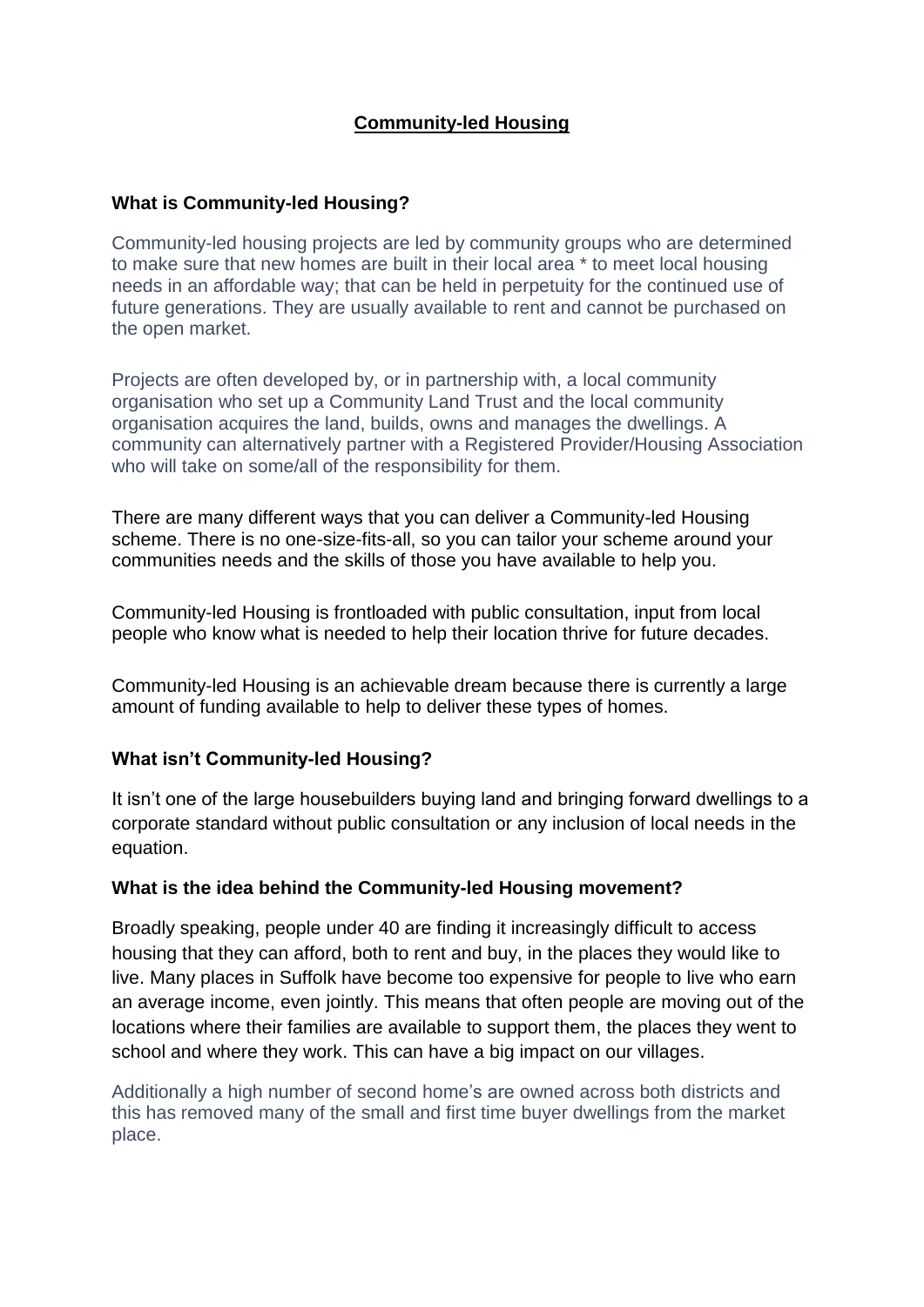Also, we are finding that older people, who are long established in a community, are struggling to access age appropriate housing for their future life.

In Mid Suffolk& Babergh Community-led Housing is all about rural locations and local people, it is about keeping our villages thriving. Local services such as keeping the village schools open with local children and keeping local people available to run the shops, garages, pubs and local businesses, like hairdressers and cafes, which are a life-line to so many. In most parishes there is a community nurse, local childcare providers & carers in the community to locally help others in need.

We are hoping to be able to help maintain and develop the amazing hidden network of neighbours and community volunteers who are out there in our districts; supporting each other daily for no pay or wide recognition.

Excellent services that are quietly available in our communities, but the employees are not earning high salaries to buy or rent a premium.

Affordability ratio in rural areas are very high, in some places in Suffolk up to x 10 (2014 figures) a local average wage; compared to a national average of 6.96%.

Through Community-led Housing we are seeking to provide properties that are held in perpetuity for all generations, not subject to discounted right to buy and can be reused and recycled by local people in housing need for generations.

Live/Work = excellent lifestyle as you are close to home to have the advantages of no long commute.

It is about keeping families together to supply support networks across generations. Grandparents looking after grandchildren, children looking after parents, families being available to support each other.

Long term good health and mental well-being are linked to good homes and having a good support network available. Wider NHS support networks are reduced presently, so people rely so closely on families and neighbours to support them through ill health, minor or major crisis. Being locked out, looking after a key, getting some shopping or help after an operation or illness. All of these little things go towards making a community that thrives and survives. These deeds demonstrate to our children what community is, so that can then be replicated in future generations.

## **How can we do this?**

The CHF is a once-in-a-generation opportunity to access funding to deliver community-led housing that galvanises local support and is driven by the commitment and energy of individuals it will benefit. Government has committed a second phase of funding of £163 million between now and Summer 2020 to bring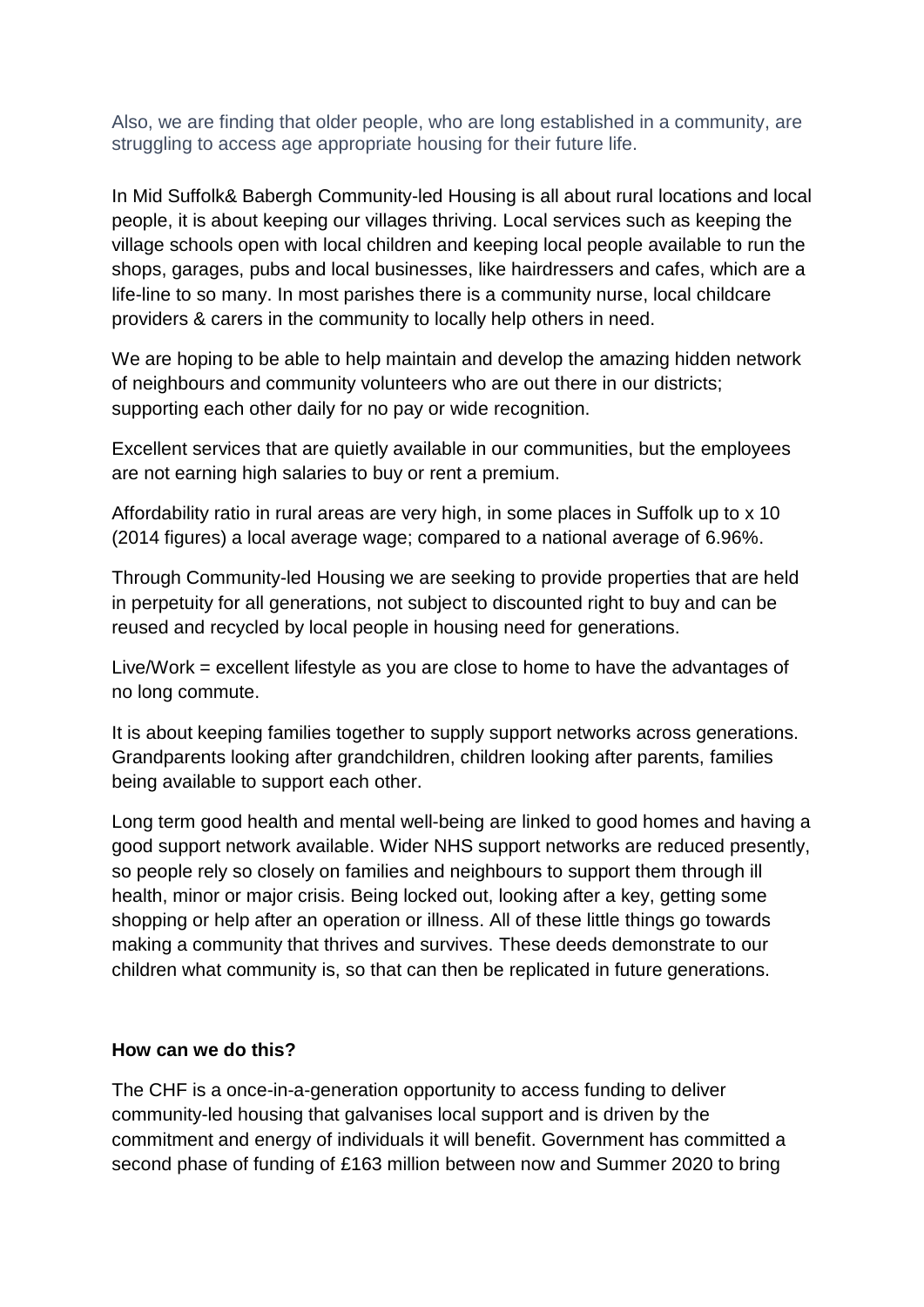forward this movement and allow 'normal' people the opportunity to deliver local needs, affordable dwellings in their community that remain in perpetuity.

Babergh and Mid Suffolk received a combined £415,000 from the first tranche of the Community Housing Fund to help to drive this movement in our area and we are seeking to invest this money directly in our communities by supporting local people directly to investigate and bring forward Community-led Housing schemes.

I am committed to working directly with community based groups so we can develop this aspiration locally to deliver affordable homes that are needed by local people.

Usually we begin the process by examining the housing need locally and building a suitable model from there.

\*All schemes are subject to Babergh and Mid Suffolk Planning Policy.

Funding remains available from Babergh and Mid Suffolk directly. We have agreement from Cabinet that the funding be spilt 35% Capital Finding and 65% Revenue Funding. This can be subject to some flexibility depending on the scheme and circumstances.

Babergh DC received £189,000 and Mid Suffolk £225,00 from the original tranche. My post has been funded form the scheme and we have already allocated some funding to communities directly.

## **The Application Process:**

In order to apply for a grant, groups must have had an initial introductory meeting with the Elizabeth Ling, Community Housing Enabling Officer at Babergh and Mid Suffolk. This meeting will help to explain what community-led housing is, the terms of the grant fund and how to apply. Applications will be considered by a panel made up of representatives from Babergh or Mid Suffolk District Councils on a 4 - 6 weekly basis.

## **Contact:**

Elizabeth Ling – Community Housing Enabling Officer

[elizabeth.ling@baberghmidsuffolk.gov.uk](mailto:elizabeth.ling@baberghmidsuffolk.gov.uk)

## **Tel: 07808 201939**

**Further Reading:**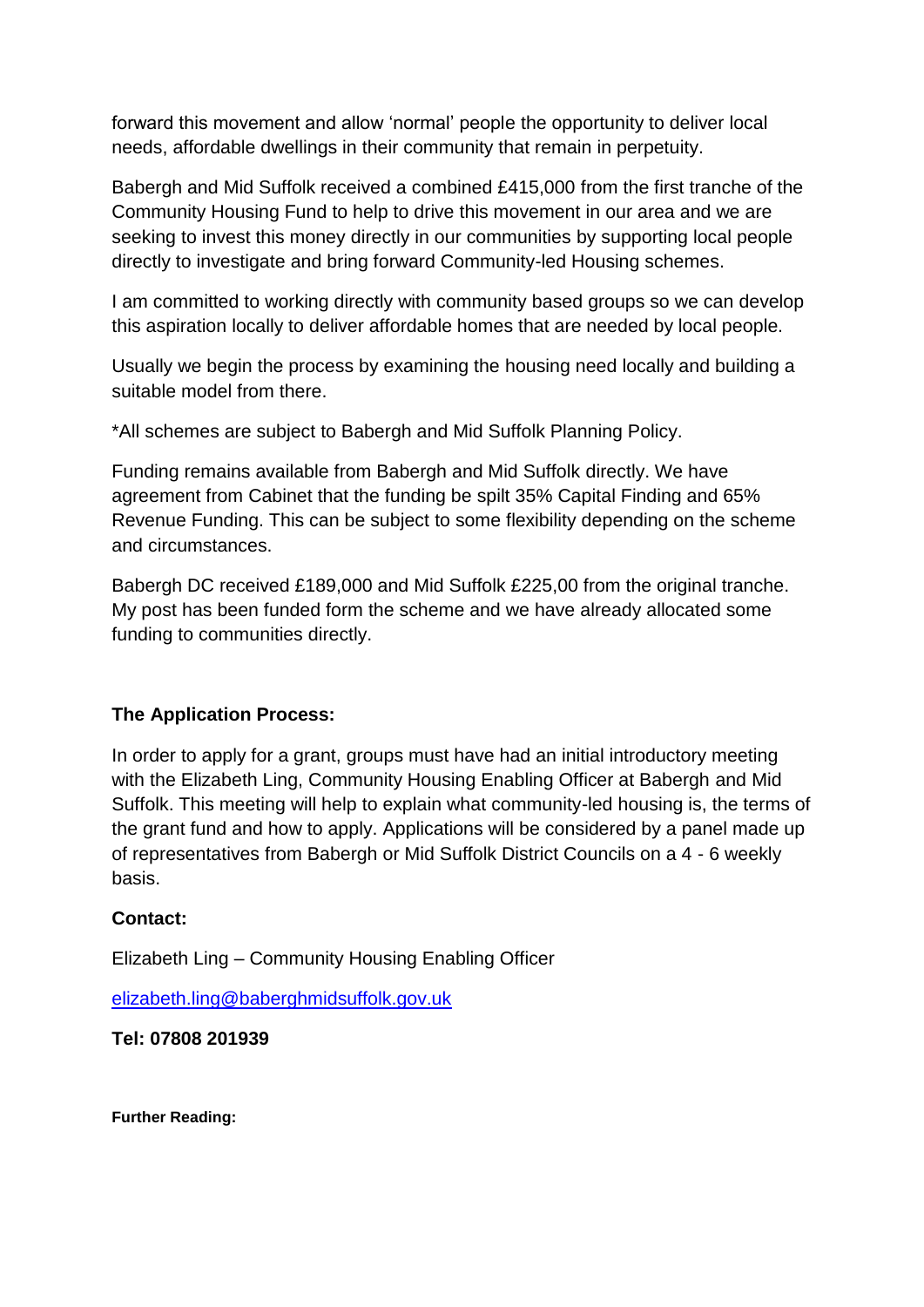**National CLT Website, Lavenham CLT Website, East Bergholt CLT Website, Babergh & Mid Suffolk Website, NPPF (Revised Version - 2018) Appendix 2 for definition of Affordable Housing, Wrigley's Law Website.** 

### **FAQS:**

### **Who are Homes England?**

Homes England (formerly The Homes and Communities Agency or HCA) is the national housing and regeneration agency for England. It is the regulator of social housing providers and works with local partners to create new affordable homes and thriving neighbourhoods.

homesengland.gov.uk

#### **How do you define Affordable Housing?**

Affordable Housing is defined in Annex 2 of the NPPF (revised version July 2018).

#### **Annex 2: Glossary**

**Affordable housing:** housing for sale or rent, for those whose needs are not met by the market (including housing that provides a subsidised route to home ownership and/or is for essential local workers); and which complies with one or more of the following definitions:

a) **Affordable housing for rent:** meets all of the following conditions: (a) the rent is set in accordance with the Government's rent policy for Social Rent or Affordable Rent, or is at least 20% below local market rents (including service charges where applicable); (b) the landlord is a registered provider, except where it is included as part of a Build to Rent scheme (in which case the landlord need not be a registered provider); and (c) it includes provisions to remain at an affordable price for future eligible households, or for the subsidy to be recycled for alternative affordable housing provision. For Build to Rent schemes affordable housing for rent is expected to be the normal form of affordable housing provision (and, in this context, is known as Affordable Private Rent).

b) **Starter homes:** is as specified in Sections 2 and 3 of the Housing and Planning Act 2016 and any secondary legislation made under these sections. The definition of a starter home should reflect the meaning set out in statute and any such secondary legislation at the time of plan-preparation or decision-making. Where secondary legislation has the effect of limiting a household's eligibility to purchase a starter home to those with a particular maximum level of household income, those restrictions should be used.

c) **Discounted market sales housing:** is that sold at a discount of at least 20% below local market value. Eligibility is determined with regard to local incomes and local house prices. Provisions should be in place to ensure housing remains at a discount for future eligible households.